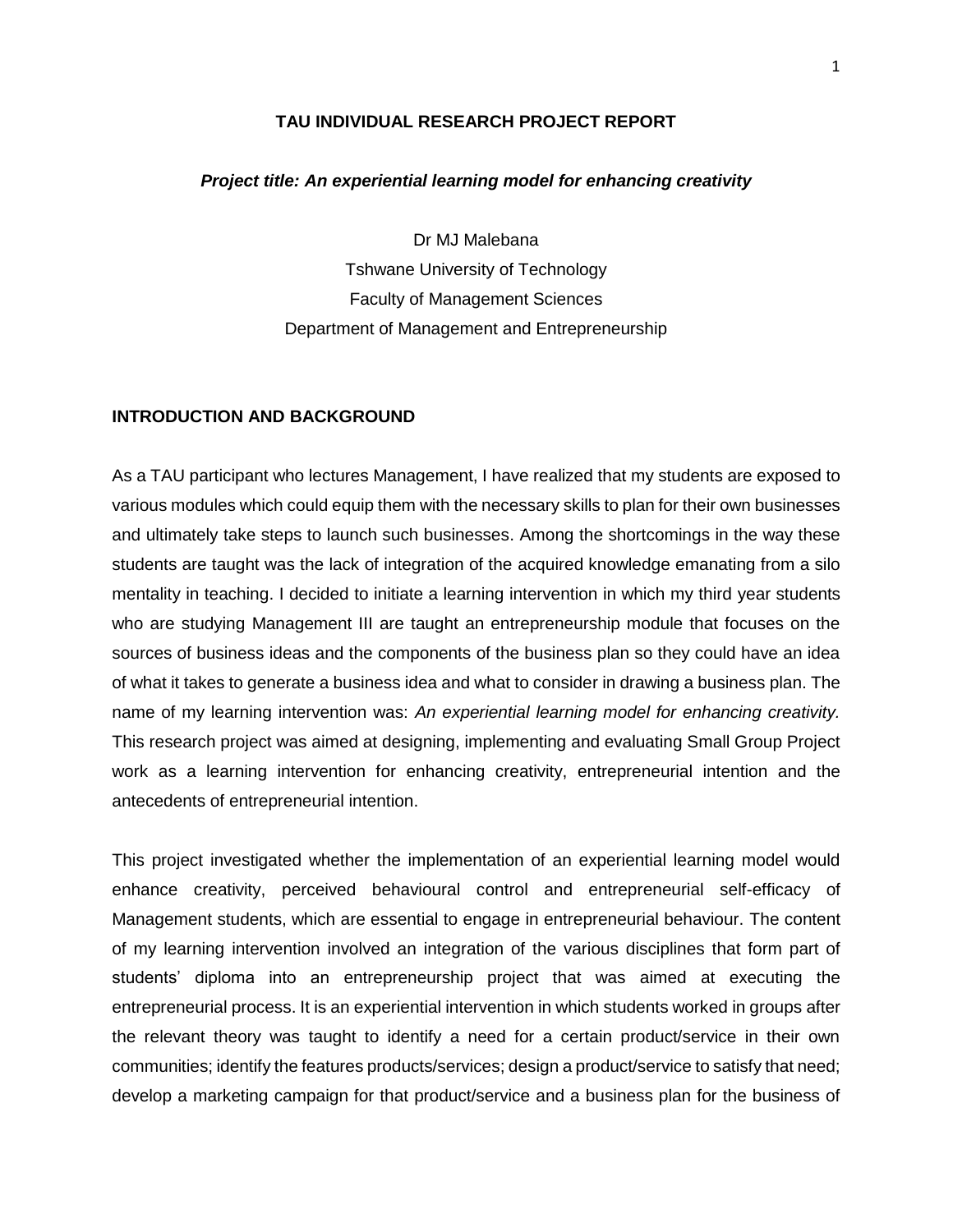their own choice. The effectiveness of this intervention was intended to be assessed using students' final creative ideas, designs, marketing campaigns, and business plans. Furthermore, changes in students' perceptions of their own creativity, subjective norms, perceived behavioural control, attitude towards entrepreneurship, entrepreneurial self-efficacy and entrepreneurial intention were assessed.

# **AIMS OF THE STUDY AND THE LEARNING INTERVENTION**

Objectives of the study and the learning intervention were to:

- To develop and test an experiential learning model for enhancing creativity of final year management students.
- To increase students' self confidence in their ability to develop a business idea.
- To test whether the experiential learning model can alleviate students' fears in starting their own businesses by increasing their perceived behavioural control and entrepreneurial selfefficacy.
- To enable students to write business plans.

## **METHODOLOGY OF THE STUDY AND THE LEARNING INTERVENTION**

To achieve the objectives of this project and to find answers to the research questions, an experiential learning model for enhancing creativity (Figure 1) was proposed for this study drawing heavily on the teaching model framework for entrepreneurship education (Fayolle & Gailly, 2008), theory of planned behaviour (Ajzen, 1991, 2005, 2011), constructive alignment (Biggs & Tang, 2011), authentic alignment (Macht & Ball, 2016), constructivist theory (Schunk, 2012) and social learning theory (Bandura, 1971, 1977, 1986). The model as the foundation for this project is premised on the fact that experiential learning activities in entrepreneurship education programmes can enhance the creativity and entrepreneurial intention by impacting on the antecedents of entrepreneurial intention namely, attitude towards entrepreneurship, subjective norms, perceived behavioural control and entrepreneurial self-efficacy of students. These entrepreneurial learning activities should be directed at enabling students to discover, evaluate and exploit market opportunities (Niyonkuru, 2005; Shane & Venkataraman, 2000) and to make students aware of the importance of entrepreneurship as a career option (Fayolle & Gailly, 2008).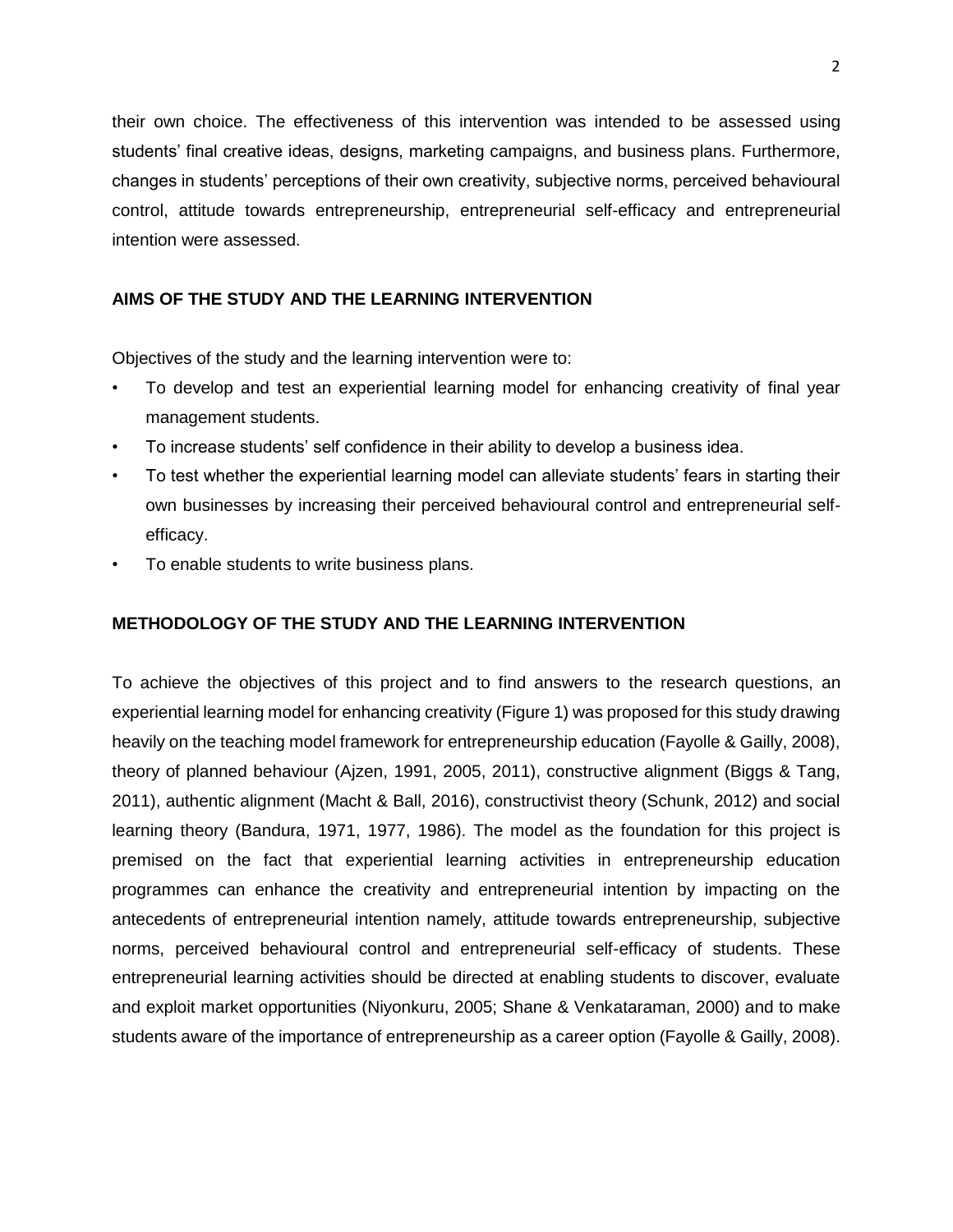The study adopted a design-based research (DBR) method and followed the DBR principles indicated in Figure 1 (see addendum) Design-based research method is regarded as a new approach that is applicable to research in education which is guided primarily by the research problem and objectives with the aim of improving the theory and the educational context (Abdallah & Wegerif, 2014). The sample for this research project was 44 Management students and 23 Entrepreneurship students at the Tshwane University of Technology, Polokwane Campus, who were all in their final year of their diplomas in 2018. Management students were the experimental group whereas Entrepreneurship students served as the control group for assessing the effectiveness of the intervention. Data were collected using structured questionnaires and students' reflection reports. Questions for the structured questionnaire were adopted from Liñán and Chen (2009); Kickul and D'Intino (2005); Malebana (2012); McGee et al. (2009) and Biraglia and Kadile (2017). A structured questionnaire collected data that were used to assess the current levels of creativity, perceived behavioural control and entrepreneurial self-efficacy of the experimental and the control groups. Since entrepreneurship education is more likely to affect other antecedents of entrepreneurial intention, data were also collected on the attitudes towards entrepreneurship, subjective norms and entrepreneurial intention. Data collection took place after ethical clearance for the project was granted and all ethical principles were adhered to. Quantitative data analysis was conducted using SPSS Version 25. Both descriptive statistics, Chisquare test and Mann-Whitney *U* tests were used during the analysis.

## **OUTCOMES**

Mann-Whitney *U* tests were conducted for the differences in the mean rank values between the control group and the experimental group. Preliminary survey results before the implementation of the intervention showed that the experimental and control groups did not differ significantly in their mean rank values for creativity, perceived behavioural control, attitude towards entrepreneurship, entrepreneurial self-efficacy and entrepreneurial intention. The only significant differences between the groups were observed on subjective norms, which was not part of the study objectives (see Table 1 in the addendum). Given the little time that was remaining to implement the learning intervention in 2018, it was not possible to collect data using the questionnaire after the implementation of the intervention. However, the impact of the learning intervention on the experimental group was measured using self-reflective reports of the nine groups that were answering five questions regarding the intervention, as shown in Table 2 in the addendum. Self-reflective reports by students can be a valuable assessment tool to enable